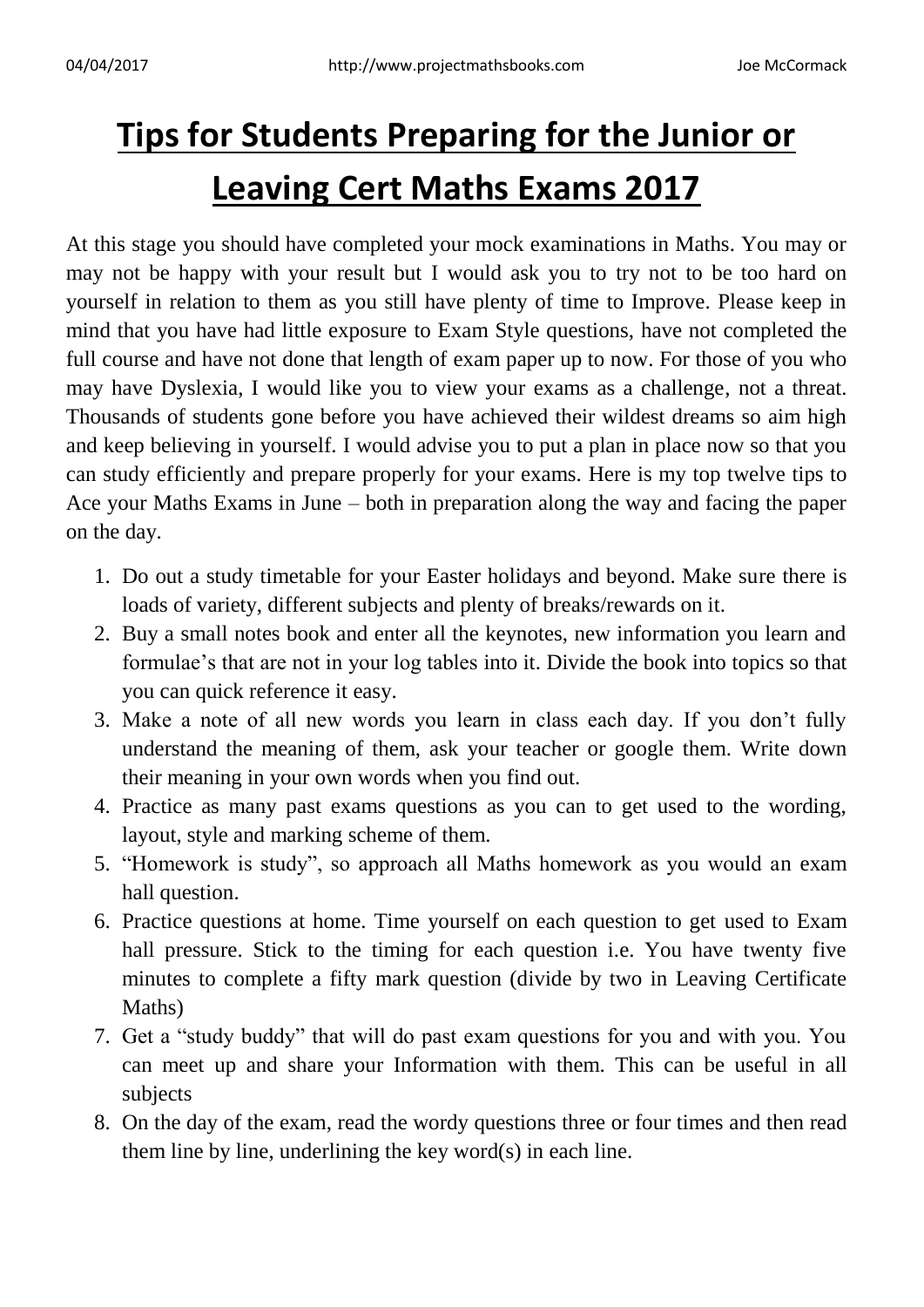- 9. Prepare for all exams the night before by checking you have all the materials you need for a particular exam. Double check your timetable for the next day.
- 10.Don't be afraid to express yourself in simple English if you don't know what Maths will help you arrive at the solution. The State Exams Commission encourages creativity.
- 11.Buy yourself an Exam Paper Solutions Book. You can use this book to check the work you are doing and to help you get started on tricky Exam questions. One of the biggest issues with Project Maths is getting the Exam question started.
- 12.Start today.

Lastly the language of Maths is extremely important especially with the advent of Project Maths in 2008. The State Exams Commission (SEC) have now placed more of an emphasis on students knowing and understanding what things mean instead of just been able to do numerical calculations. There are more words than ever on our Junior and Leaving Cert Maths exam papers and it is crucial that you start familiarising yourself with them. **I have attached a document of thirty-two key words and phrases to get you started here.** These are the main ones that appear on the papers but I would encourage you to read through all past exam papers since 2010, add to my list and investigate the meaning of them yourself. You will be learning through these investigations.

If you are not familiar with the words and phrases that appear on the paper, you may not be even able to get a question started. This would be an awful shame given the amount of time you have spent learning the mathematical side of things. You need to be aware that different words have a different meaning depending on the subject. For example, the word "Evaluate" in Maths is quite different to what it means in English. I believe that knowing the key words and phrases is now a key component of "Ace-ing" a Junior or Leaving Certificate Maths exam paper.

Wishing you good luck students  $\odot$ 

## Author: Joe McCormack

Joe has fifteen years' experience teaching Maths and is the Author of Project Maths Solution Books for both Junior and Leaving Certificate students. Checkout his website, [http://www.projectmathsbooks.com,](http://www.projectmathsbooks.com/) for more Information on his solution books. Joe also posts a lot of useful links and resources on his Facebook page so feel free to link up with him.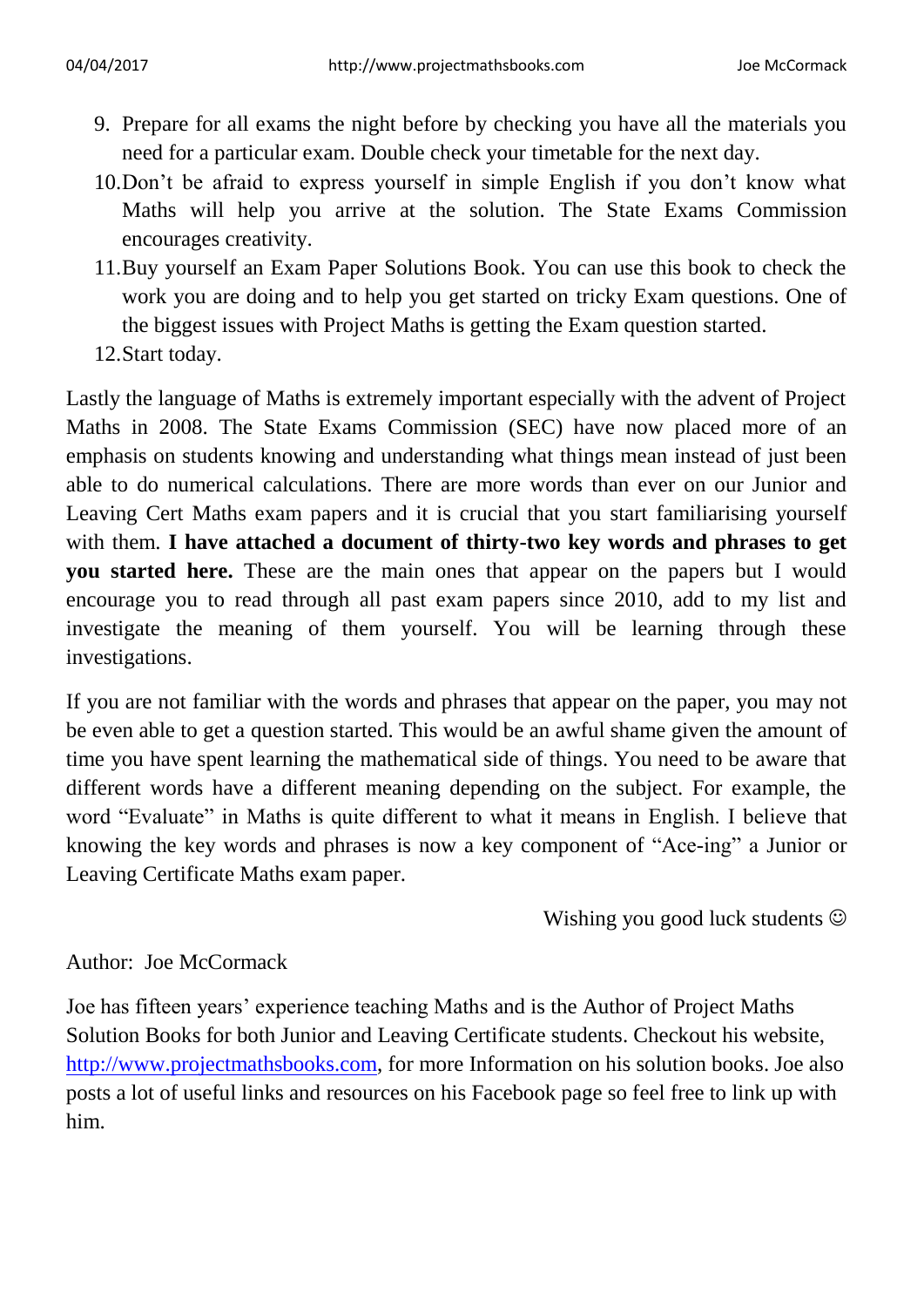## **Explanation of some**

## **Keywords and Phrases in Maths**

| <b>Word/Phrase</b>            | <b>Explanation</b>                                                                 |
|-------------------------------|------------------------------------------------------------------------------------|
| in the Domain                 | May appear in a graphing question                                                  |
|                               | Draw your graph using values between these 2 values. e.g.: $-1 > x > 4$ . In this  |
|                               | case, use                                                                          |
|                               | $-1$ , 0, 1, 2, 3, 4 for the x values on your graph                                |
| <b>Calculate</b>              | Use your Calculator to find the answer                                             |
| <b>Construct</b>              | This indicates creating/drawing something using a set square, protractor or ruler. |
|                               | Draw it as accurately as you can. e.g. One of the Constructions on the course      |
| <b>Correct to the nearest</b> | Round off your final answer into the units that are required in the question. e.g. |
|                               | as a Whole number or two decimal places.                                           |
| <b>Differentiate</b>          | Find $f'(x)$ or dy/dx for a given function                                         |
| Draw a graph                  | Use graph/grid paper to create an accurate labelled graph with a ruler.            |
| <b>Estimate</b>               | Make an approximate guess to the best of your ability without directly using your  |
|                               | calculator.                                                                        |
| <b>Evaluate</b>               | Find the 'value' of a question using your calculator. This normally requires       |
|                               | replacing (subbing in) a letter with a number.                                     |
|                               | e.g. replace 3 wherever x is when you are told ' $x = 3'$ .                        |
| <b>Express</b>                | This can mean two things:                                                          |
|                               | Put one number over another and find a % OR                                        |
|                               | Express 16 in the form of $2^x$ . The answer is = $2^4$                            |
|                               |                                                                                    |
| <b>Factorise</b>              | Write down the factors of. Usually using brackets.                                 |
| <b>Find</b>                   | Using the information and/or diagram given, Write down the answer required.        |
| Graph                         | Draw a neat graph on grid/graph paper with a ruler                                 |
| <b>Hence</b>                  | This means: Use the last answer from the previous question. Copy down the          |
|                               | previous answer and continue.                                                      |
| Investigate                   | Check if something occurs or not. It may or may not be true.                       |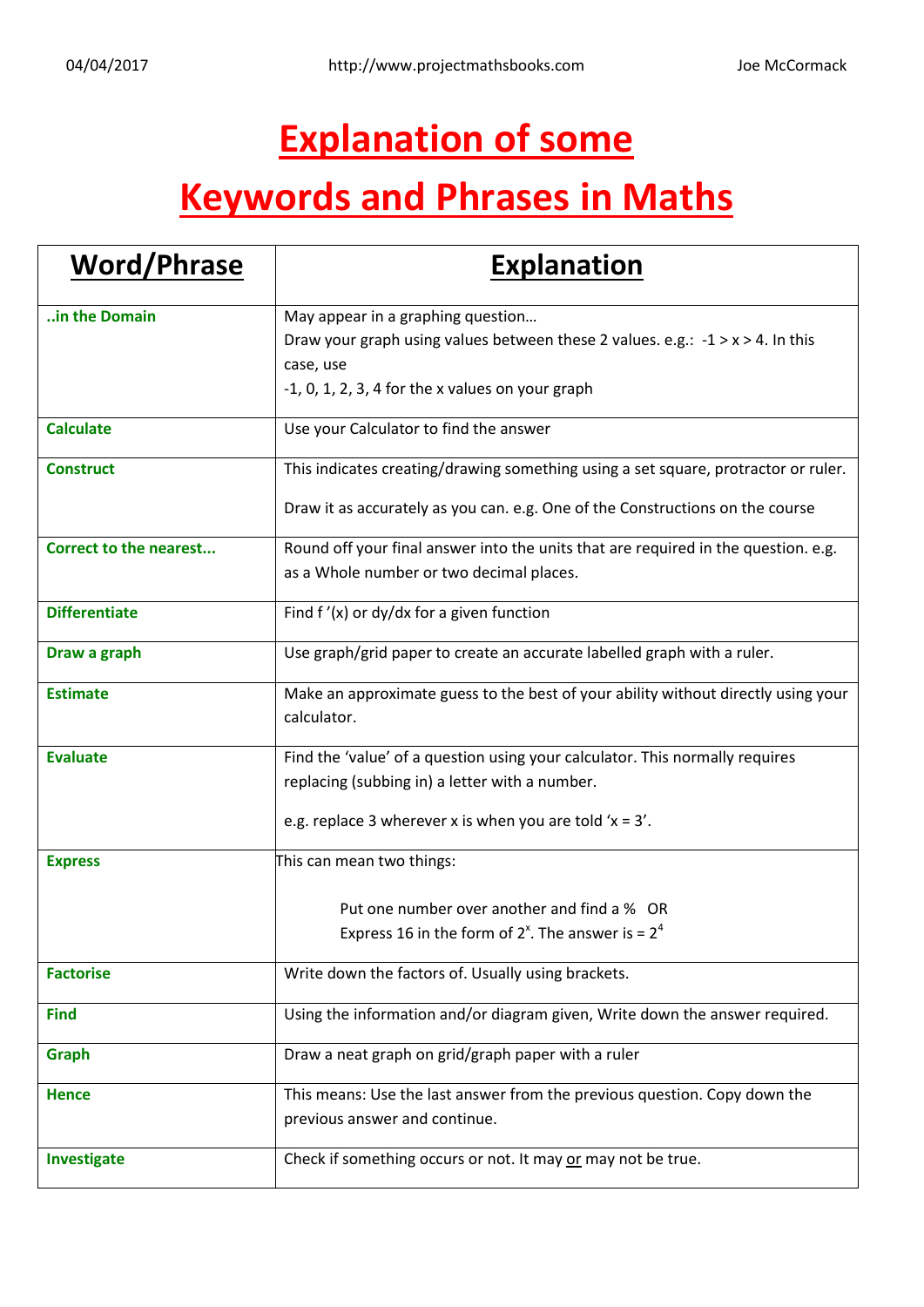| <b>Word/Phrase</b>   | <b>Explanation</b>                                                                                                                                                           |
|----------------------|------------------------------------------------------------------------------------------------------------------------------------------------------------------------------|
| <b>List</b>          | Write down numbers/letters on a line separated by a comma.                                                                                                                   |
| <b>Name</b>          | Write down the letters on a shape/angle in the order they appear on the<br>shape/angle.                                                                                      |
| <b>Plot</b>          | This refers to putting co-ordinates $(x,y)$ on an argand diagram for the 'Complex<br>Numbers' topic or simply plotting points on axes                                        |
| <b>Product</b>       | Multiply the terms in the question.                                                                                                                                          |
| <b>Prove</b>         | This word normally occurs when asked to prove a theorem in Geometry. The<br>steps of 'proof' must be written down in a logical order. Similar to "Show", it<br>must be True. |
| <b>Represent</b>     | Can mean: Create or Fill in a Diagram as is required. e.g. A Venn diagram in sets                                                                                            |
| <b>Rounding</b>      | This involves writing down the nearest figure to a specific number. It may involve<br>decimal places. e.g.: Rounding off to 2 decimal places                                 |
| <b>Shade</b>         | Highlight in with your pencil the region or area that is being asked for.                                                                                                    |
| <b>Show</b>          | Prove that something definitely does occur. If it doesn't work out to be true, you<br>have made a mistake. Similar to 'Prove', it must be True.                              |
| <b>Simplest form</b> | Write down your answer and break it down as simple as possible. This may<br>involve dividing in a number to make it smaller.                                                 |
| <b>Simplify</b>      | Make easier by multiplying out the brackets or turning two fractions into one.                                                                                               |
| <b>Sketch</b>        | Make a rough drawing of a diagram, picture, image or graph on your page.                                                                                                     |
| <b>Solution Set</b>  | Write final answer in the format of a set after you get the solution to question.                                                                                            |
| <b>Solve</b>         | This normally means: find 'x' or 'y' or both.<br>In Algebra terms, it means 'find the root (s)'.                                                                             |
| <b>Sum</b>           | Add up the terms in the question.                                                                                                                                            |
| Use the graph to     | Read a value off your graph as is requested in the question. A ruler might be<br>helpful here. Make sure and show workings on your graph.                                    |
| <b>Verify</b>        | Check your answer by substituting back a number into the original<br>equation/formula. It should always sub in perfectly.                                                    |